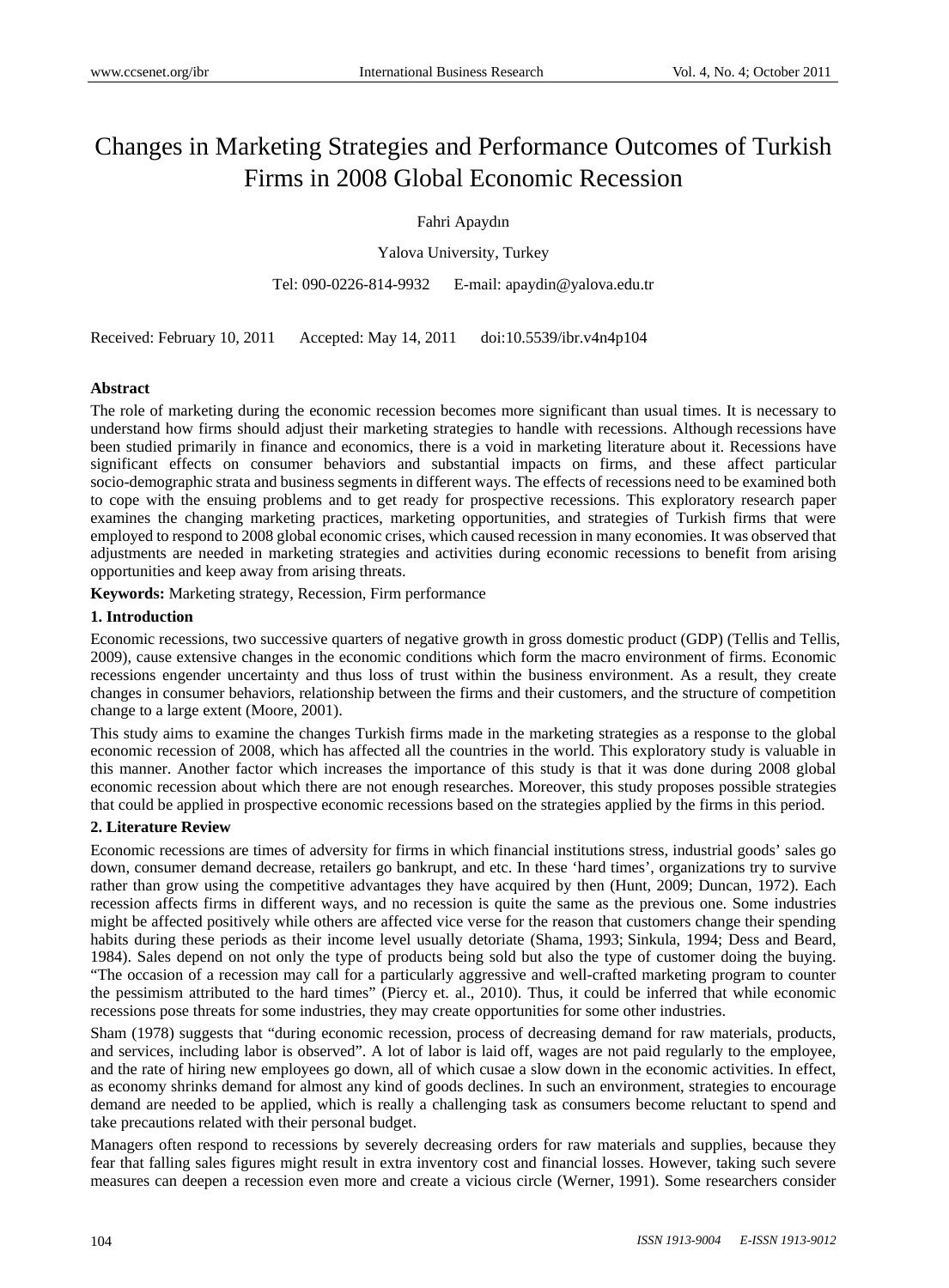taking such measures as acting shortsightedly. Most importantly in these periods uncertainty is prevailing and it becomes even more difficult for managers to make decisions related with every aspect of the organization. Managers due to uncertainty can not make planning which is the main function of management. So they are more likely to make precipitous decions which might harm the position of the organization within the market place. Usually, higher-paid workers are dismissed to cut costs. However, in such cases there may be a loss in the organization's institutional memory as it relates to customer knowledge and skills in relationship management. Inexperienced employees who understand neither their firm's service capabilities nor their customer's needs deal with customers are hired, so they may fail to develop strong relationships with customers (Latham and Braun, 2009). Thus, this will result in losses of customers and sales. In such times understanding the customer needs become even more important. Losing the employees who already know a lot about the cutomers might hinder to developing new strategies to change the threat into opportunity. For example, they may lay off skilled and knowledgeable employees, which is in fact losing valuable resources. After the economy starts to grow it might not be easy to replace such employees (Chandler, et. al., 2000; Kangasharju and Pekkala, 2000). This also creates a loss of trust towards the organization among the employees and as a result exacerbates the situation.

During these periods, managers usually change marketing strategies as it is the easiest and fastest way of getting results. As sales and profits go down, a common first reaction of firms to it is to engage in price promotions to recover lost sales volume. As a result "margins are depressed resulting in attracting new, price-sensitive customers who are inherently disloyal because they can easily be enticed away by the other competitors that offer even more attractive terms" (Lovelock, 1997). A worse result of such approach is that "customers adopt to new price level and they expect such prices to continue at low level even after the recovery from the recession", which affects firms' revenue negatively in the long run.

In recessions, many firms usually cut back on all expenses they consider unnecessary, and this approach may lead some firms to reduce their advertising expenditures seeing as unnecessary for that time as the demand goes down. As a result, media owners charge less rates for advertising. However, marketing experts advice firms to continue to advertise, since managers can negotiate media deals at dramatically lower rates. But in effect, only financially strong companies usually exploit these opportunities. Firms that are aware of this and have the financial capabilities increase promotions very selectively in advertising media, building value of their brands in the long term (Chou and Chen, 2004; Shama, 1993; Apaydın and Geçti, 2011).

Firms need to reevaluate precisely their entire costs including marketing costs during recession periods. They should do value analysis and cease the activities which do not create value in these times. This requires managers to control costs by "rethinking the wasteful spending habits developed in previous years" (Kotler and Caslione, 2009; Werner, 1991; Chou and Chen, 2004) instead of cutting vital marketing activities such as advertising.

Decreasing profits may lead to panicky efforts to curtail costs, often by laying off employees, decreasing service hours, neglecting maintenance, and eliminating value-added activities some of which might be related with service features. The result is usually "decline in service quality, including such negative elements as extended delays while waiting for service, elimination or downgrading of small "extras" that enhanced the service experience, a deteriorating physical appearance in buildings and equipment, and a lack of reliability in service delivery", which weakens brand equity in the long run (Tellis and Tellis, 2009).

Organization may cut back productive capacity in order to adjust to the reduced levels of demand. Physical assets are usually disposed of at low prices during a recession to decrease the productive capacity. When the economy eventually recovers again, the firm may find itself unable to supply the expanding demand of those customers that have remained loyal, thus may lose competitive advantage and open doors to aggressive competitors (Lovelock, 1997).

Due to the different nature of recessions conflicting recommendations have been made by the economists and researchers. Some theorists suggest that a market orientation approach will help organizations to handle with such times, while others urge managers to carefully resegment markets and focus on innovations (Hunt, 2009; Croft, 2002). Marketing managers should be aware of how different strategies would apply more successfully in such situations, understand the rising competition, and analyze dimensions of competitive advantage.

Companies "that have extended relationships with their customers before economic recessions" are less affected from them due to strong relationship. This indicates the importance of relationship marketing. Developing strong relationships during normal market conditions (recessions are considered as unsual market conditions) is a proactive approach to get ready for possible recessions, which happens randomely and frequently in complex globalized markets. During economic recessions the relationship with the suppliers becomes more important like the relationship with customers. Thus, developing strong relationships with supplies can make the firms less susceptive to economic recessions (Mattsson, 2009; Lamming, 2000).

As consumer behaviors go under big changes during recession times, some firms resegment the market. As purchasing behaviors of consumers revolve in such times, "detailed segmentation analysis" can help to uncover distinctive emerging needs and wants (Lovelock, 1997). Most consumers become price sensitive during these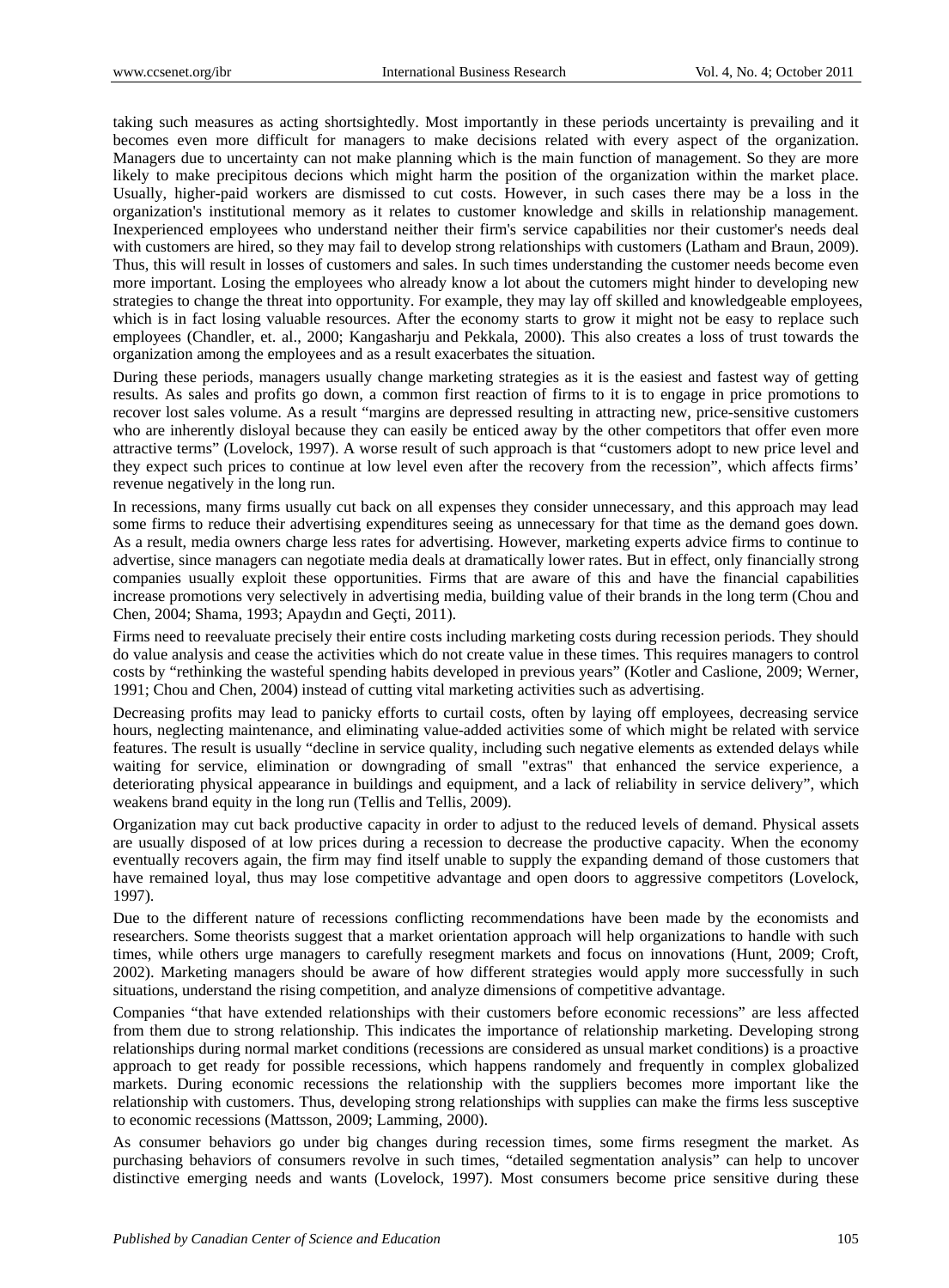periods. Some firms may consider cutting prices to attract such consumers. However, doing so might damage the image of the firms and harm the income of the firm after the economic recessions. The reason for that is explained by some researches, claiming that "consumers continue to behave after the economic recessions in the way they behave during economic recessions". Instead, developing inexpensive services and goods that are tailored to the changing needs of such customers may less damage the profitably or even contribute to it positively.

Some firms try to find ways to add value in a recessionary environment without cutting prices on existing products. During economic recessions some customers are more interested in value of the products. "Supplementary services that enhance the core product could be relatively inexpensive to offer, yet provide a meaningful way to differentiate what might otherwise be a commodity product facing price-based competition" (Lovelock, 1997).

"Recessions are sobering periods for many people, requiring changes in habitual spending and consumption patterns. Many consumers suffer from a drop in income, job uncertainty, or problems associated with seeking a new job. Tough times can deeply affect consumers in subtle and profound ways" (Boress, 1993; Shama, 1993). As a result buying patterns and behaviors of consumers undergo significant changes as discussed above. The success of business in a period of economic recession depends on understanding new environment and chnaing consumer attitudes and needs.

Goodell and Martin (1992) explain changes in the consumers' behaviors during economic recessions are as follows:

1. Consumers will have sharply reduced amounts of disposable income and an emotional reluctance to expend in the face of economic uncertainty.

2. Repair and do-it-yourself activities will increase, as consumers delay or reduce purchases of new or replacement items.

3. A polarity of consumption behavior will start forming between a small, wealthy segment and a broad mass of consumers seeking only basic necessities.

4. Price-value will be emphasized over time convenience.

5. Many middle- and lower-income consumers deferring purchase of expensive durables and continue to use their old equipment or borrow.

6. Total leisure spending decreases.

Nine roles of marketing in a recession might be summarized as follows (Grossberg, 2009; Goodell and Martin, 1992; Allen, 2009; Freiman, 2001; Hollinger, 2009; Levinthal and Nardi, 1993)

1. To devise new strategies and tactics to help sell off swollen inventories so that industry may resume fuller production and rehire the unemployed.

2. To assert more strongly its role within the councils of the firm so that decision-making control, under the duress of economic adversity, is not seized even more by the financial function to the detriment of aggressive marketing.

3. To continue to invest in new product development, advertising, and sales promotion so as to reap the disproportionate rewards which will come when the recession ends.

4. To use the marketing intelligence function even more to understand consumer attitudes and behavior as a foundation for product policies.

5. To continue to recognize the contribution the firm must make to the welfare of the larger society: today's altruism is tomorrow's self-interest.

6. To become even more inventive in creating customer benefits and making end runs around consumer resistances.

7. To recognize, and to educate others in the firm to recognize, that the tasks of marketing are becoming more crucial rather than less crucial during a recession.

8. To develop integrated marketing plans.

9. To apply the marketing concept rather than pay lip service to it.

Some researchers examining the previous economic recessions listed possible adjustments a firm may make in their marketing activities and strategies as a response to economic recessions and they are as follows (Goodell and Martin, 1992; Shama, 1978; Tellis and Tellis, 2009; Zehir, 2005; Baker, 2009):

| <b>Product</b>                              | 14. Motivate sales force to sell more.            |
|---------------------------------------------|---------------------------------------------------|
| 1. Narrow product line.                     | <b>Place</b>                                      |
| 2. Offer cheaper, more functional products. | 15. Increase distribution outlets.                |
| 3. Cut top of product line.                 | 16. Motivate middlemen to buy more of product and |
| 4. Use less raw materials in production.    | push it.                                          |
| 5. Offer quantity discounts.                | 17. Offer products directly to consumers          |
| Price                                       | <b>Consumer</b>                                   |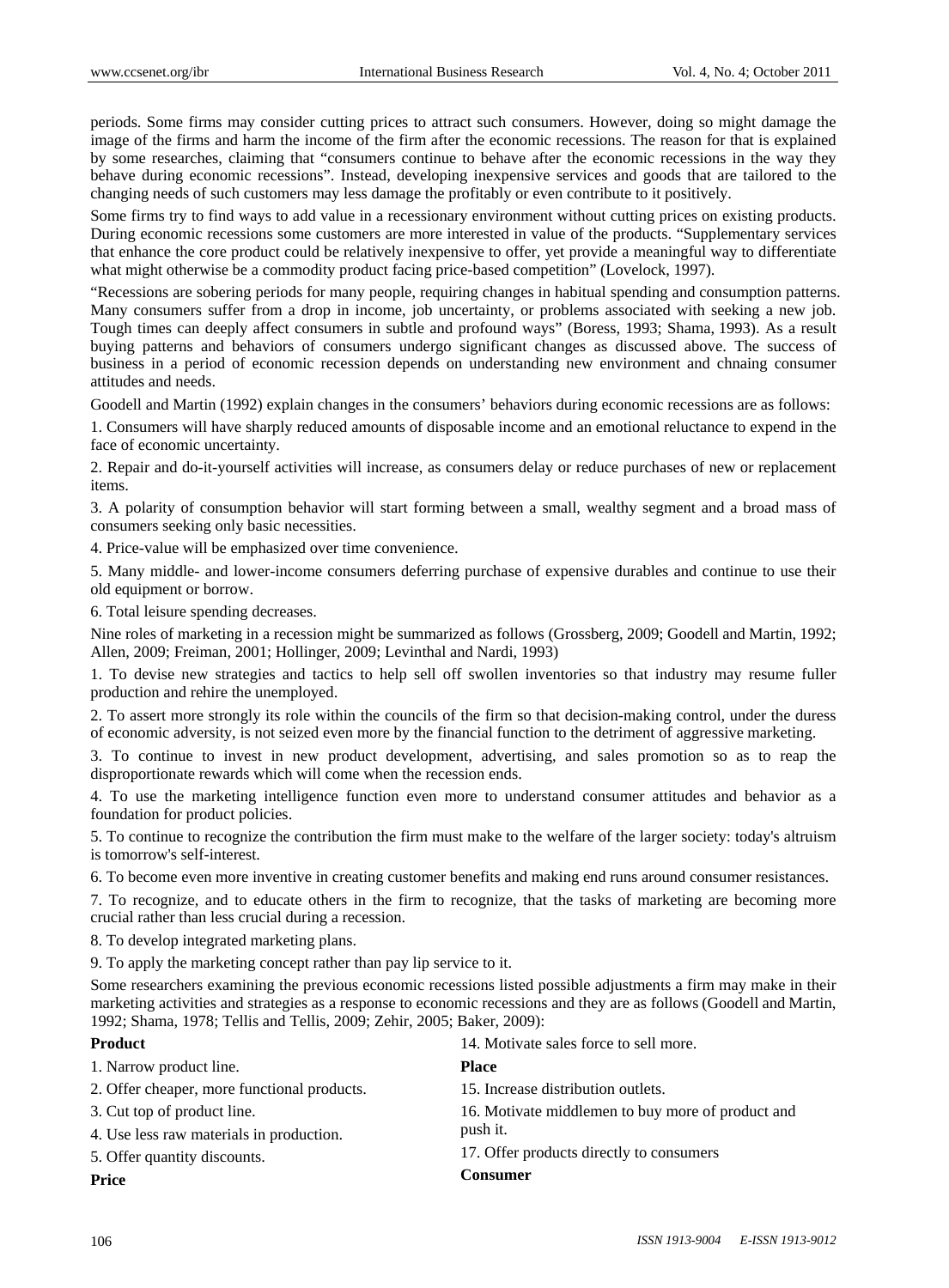6. Lower prices whenever possible.

7. Change price differential to increase total demand.

- 8. Offer price discounts.
- 9. Loosen credit.

10. Centralize price decisions.

#### **Promotion**

11. Remarketing through promotion.

12. Increase promotion to stimulate demand.

13. Cultivate every potential account and territory.

Based on the literature review and observations following research questions are examined in the research part of this study:

23. Diversify.

What kind of changes do firms make in their products to decrease the negative effects of economic recession?

 What kind of changes do firms make in their promotion activities to decrease the negative effects of economic recession?

 What kind of changes do firms make in their production facilities to decrease the negative effects of economic recession?

 What kind of changes do firms make in market segmentation to decrease the negative effects of economic recession?

 What kind of changes do firms make in research and development to decrease the negative effects of economic recession?

- How do firms can turn economic recession into opportunity?
- What kind of adjustments in marketing activities and strategies yield better performance results?

#### **3. Methodology and Results**

The space of this exploratory study consists of the firms which are members of Istanbul Chamber of Commerce and Istanbul Chamber of Industry. 200 Firms which were small and medium sized were selected from different industries to make generalizations. The survey was done with face to face interviews with the marketing managers of firms using structured questionnaire developed in the form of Likert-like scale during May-June 2009 in which the effects of the global economic recession were being felt deeply. The data were analyzed using SPSS program.

Multi-item scales are used to operationalize all the constructs in the survey. The measurements adopt the 5-point Likert scales with the end points of 'strongly disagree' and 'strongly agree'. Marketing activities are so broad that it is not possible to research all of them in one research, so decisions of product, promotion, production, segmentation and research and development are examined in this study. The statements about the marketing activities are shown in Tables IV, V, VI, VII, and VIII. Exploratory factor analyses about the marketing activities were carried out and the results are shown in Table I. In the table factors and items loaded to factors and factor loads can be seen. Also the variances the factors explained about the marketing activities can be seen in Table I. Firm performance was measured with revenue, sales, and market share. Another factor analyses were carried out for the firm performance. The results are shown in Table II. In the table factors, their loadings and the variance they explain can be seen. Items having an Eigenvalue of 1 were selected. Verimax rotation with Kaiser Normalization was applied to make explaining factors clearer and items were aggregated to form the constructs. Then correlation analysis was done and the correlations, means and the standard deviations for all the constructs are indicated in Table III.

The statements about the changes firms made with their products are seen in Table IV. As it is seen in the table, while most of the firms enriched their products and made innovation, standardization and simplifying the products are not applied by most of the firms.

Table V indicates that most firms empowered sales people and increased public relationship during economic recession. This was advised by many researchers as relationships between customers become more important then ever during recession periods. However, few of the firms made changes with advertising although they were expected to make significant changes with the advertising.

Table VI shows that most of the firms made innovation in their production facilities and methods. During recession times prices go down, so this could create opportunity for the firms to renovate their aging production facilities, thus their production methods. On the other hand, they did not increase their production capacity, which is in line with the literature.

In the literature review part, it was mentioned that it was necessary for firms to reach different segments in the market because of the changes in consumer behaviors and patterns as well as income of the consumers. Table VII

18. Study how consumers and potential consumers are affected. 19. Cultivate even marginally profitable accounts. 20. Selective treatment of consumers to maximize sales. **Other**  21. Innovate. 22. Increase productivity.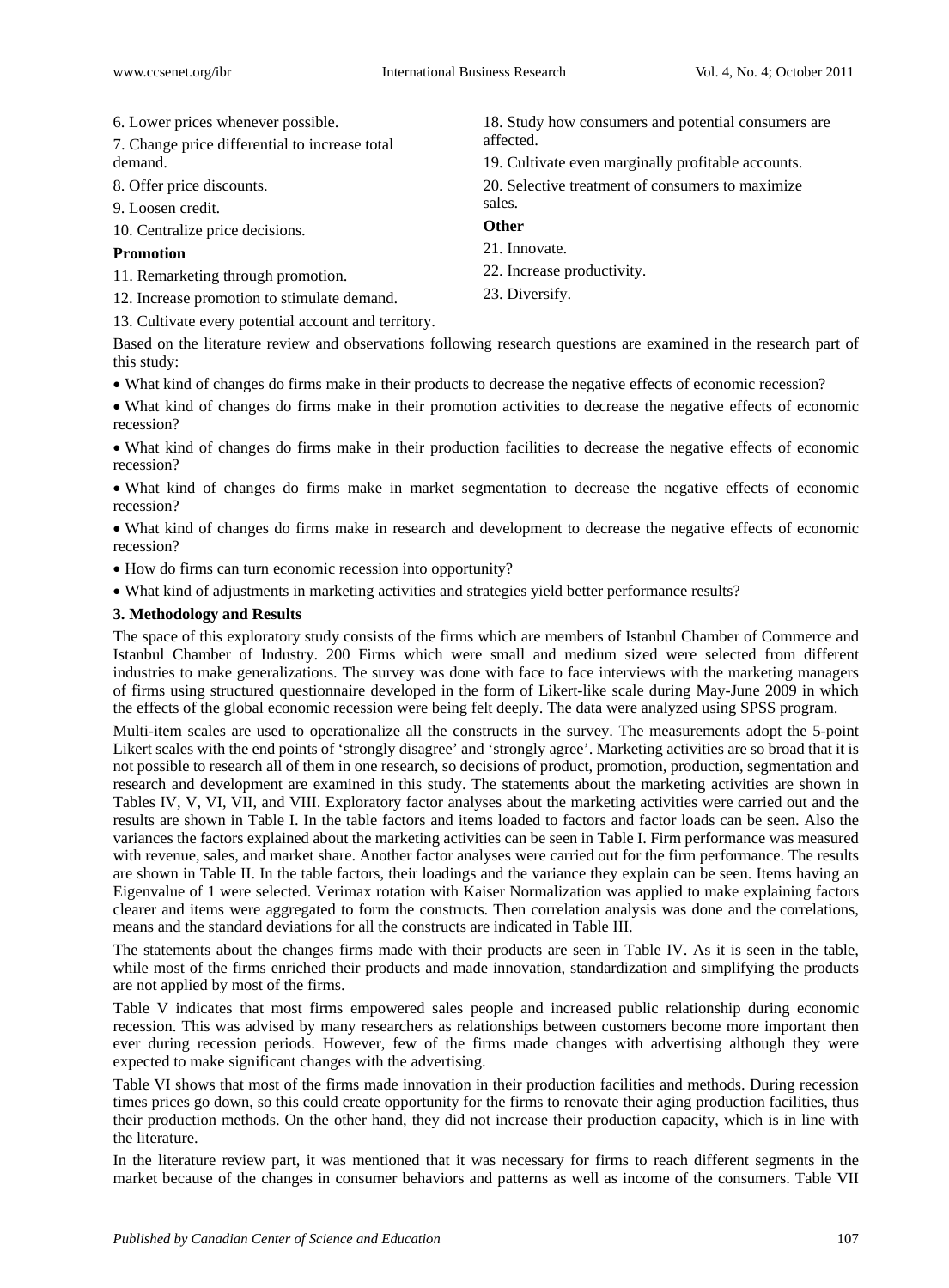supports this finding, in that most of the firms are observed to enter new market segments. However, it is interesting to see that most of them preferred to enter upscale segments.

In the literature review, it was mentioned that so many factors about the marketing environment change due to economic recession, which requires firms to understand the new marketing environment. In the new environment, consumers' expectations and preferences and competition evolve. Therefore, firms need to capture the new marketing conditions. To do so they need to do more research to be able to gain from emerging opportunities. Table VIII supports the literature, in that it is seen that many firms increase their research activities and spendings.

T-tests were carried out to test which of the changes in the marketing activities done by firms provided better results in various performance indicators. I took any means of performance indicators above 3 as positive performance result and any below 3 as negative performance result and created two groups and then tested the significance of the differences between means of groups in terms of various marketing activities. All significances are two tailed.

Table IX shows the results of t-test of overall performance results to see the significance among the means of the changes firms made in various marketing activities. 106 fell into the group whose means are over 3 and 74 firms fell into the group whose means are below 3. There is a significant difference (alpha level is below .05) between means of the firms which had positive overall performance result and negative performance result in terms of product enrichment, development and innovation (F1). The firms which developed, enriched, and made innovations with their products more had better overall performance results, as their means are higher than the others. Firms which empowered their sales people more (F3) and increased public relation activities performed better (alpha level is below .05), which is in line with literature. Firms which renovated their production facilities and methods (F6) performed better (alpha level is below .05). Firms that entered upscale consumer markets (F7) had better performance (alpha level is below .05). Another significant finding is that firms which increased their research and development activities (F9) performed better (alpha level is below .05). On the other hand, there is no significant difference (alpha levels are above .05) between means of the firms which had positive overall performance result and negative performance result in terms of product standardization (F2), making changes with advertising (F5), and entering downscale consumer segments (F8).

Table X shows the results of t-test of revenue performance results to see the significance among the means of the changes firms made in various marketing activities. Out of 200 firms 118 firms had negative and 73 firms had positive performance in terms of revenue. There is a significant difference (alpha level is below .05) between means of the firms which had positive revenue performance result and negative revenue performance result in terms of product enrichment, development and innovation (F1). While the firms which developed, enriched, and innovated their products had higher revenue, firms which standardized and simplified their products (F2) had low revenue (alpha level is below .05). Firms that entered upscale consumer markets (F7) had higher revenues than the ones which entered downscale consumer market (F8) (alpha level is below .05). On the other hand, there is no significant difference (alpha levels are above .05) between means of the firms which had positive revenue performance result and negative revenue performance result in terms of promotion activities (F3, F4, F5), innovating production facilities and methods (F6), and increasing research and development activities (F9) (alpha level is above .05).

Table XI shows the results of t-test of sales performance results to see the significance among the means of the changes firms made in various marketing activities. Out of 200 firms 80 firms had negative and 102 firms had positive performance in terms of sales. There is a significant difference (alpha level is below .05) between means of the firms which had positive sales performance result and negative sales performance result in terms of product standardization and simplification (F2). Firms which standardized and simplified their products increased their sales more. This finding supports the literature, in that consumers' income level decrease during recession so they prefer cheaper products. Firms changing production facilities (F6) also face the same result, which is decrease in the sales. While firms which enter upscale consumer segments (F7) sell less of their products, firms entering downscale (F8) consumer segments sell more. No significant difference is observed between these two groups of firms (firms have positive sales performance and firms having negative sales performance) in terms of other marketing activities.

Table XII shows the results of t-test of market share performance results to see the significance among the means of the changes firms made in various marketing activities. Out of 200 firms 95 firms had negative and 56 firms had positive performance in terms of market share. There is a significant difference (alpha level is below .05) between means of the firms which had positive market share performance result and negative market share performance result in terms of product enrichment and product renovation (F1). It is obvious from the table that enriching and renovating their products did not help many firms to increase their market share. Firms changing product facilities and methods (F6) also face the same result. There is a significant difference (alpha level is below .05) between means of the firms which had positive market share performance result and negative market share performance result in terms of changing production facilities and methods. No significant difference is observed between these two groups of firms (firms have positive sales performance and firms having negative sales performance) in terms of other marketing activities.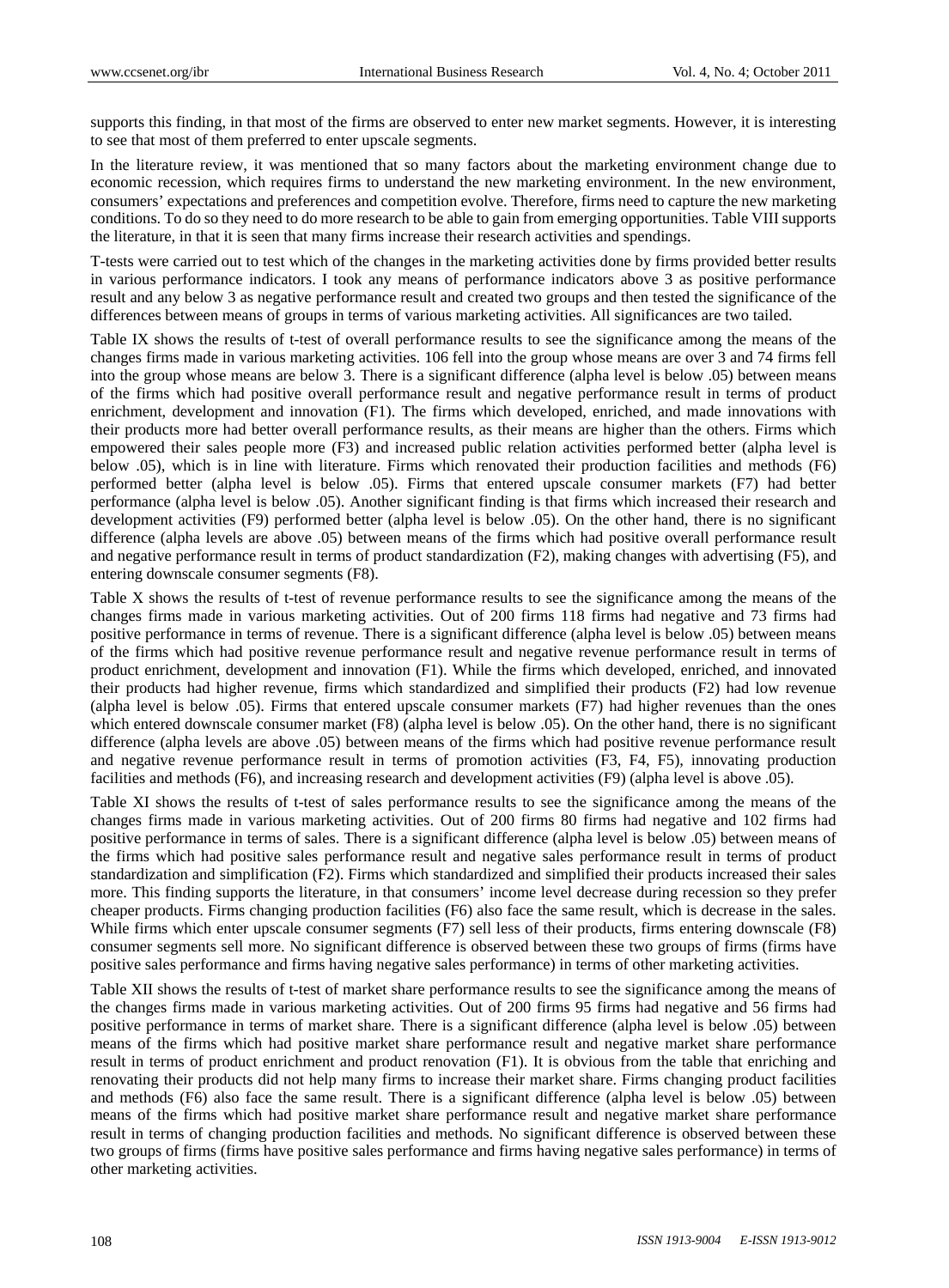#### **4. Discussion**

According to the results of the study firms which enrich their products, make innovation, and increase the features of the products perform better than the ones which make standardization and decrease the features of the products. For this reason, instead of focusing on the costs of products and taking precautions to decrease the costs of products, managers should endeavor to understand the changes in the behaviors of customers and develop their products. They should also make innovation with their production facilities and methods. Economic recessions usually provide opportunities for companies to be creative and develop new products (Caudillo-Fuentes and Li, 2010). In this manner, it is significant to be close to customers and have strong relationships with them.

It was mentioned that loss of trust was experienced within the business environment and the structure of competition changed and the competition get tougher within the marketing environment. Especially it was observed that financially stronger firms were spending effort to capture the customers of weaker ones. Companies with strong financial resources can use their financial power to their advantage in markets where private or corporate customers have sharply reduced access to credit. Therefore, firms should build strong relationships with their customers and prevent loss of trust and to do so firms should change the way of communicating with their customers and send relevant messages to the new environment. Moreover, new business models which are more relevant to changing or emerging customer needs should be developed and implemented. In the literature, it was found in some researches that decreasing the promotional activities would be a fatally strategic mistake for firms. This finding was supported by the results of this study. Companies need to adjust their communications as the importance of certain buying criteria changes during recessions (Simon et. al., 2009). Consumers develop some kind of barriers to buying, so marketers should understand these barriers and choose the marketing vehicles and messages that will overcome these barriers. The suggestion made that "while high market share companies should spend money on closing the sale, a low market share company first needs to increase awareness to higher levels, and mass advertising works best" by Kotler and Caslione, 2009 is supported with this stduy. Empowering salespersons increases their contribution to finding creative solutions to the problems of customers. So during recession time organizations should use relevant tools to empower the salespeople. Another interesting finding was that public relations gave desired results in terms of protecting the image of the firms.

During period of an economic recession, some of the most significant decisions are made about market segmentation. In the literature review part, it was mentioned market should be "resegmented" in economic recession period. Consumers' value perception undergoes an important change and core benefits of products are valued more, which is also supported by the results of this research. Thus, firms could analyze their market segments and enter more profitable ones. Furthermore, as economic recession impacts various segments differently, it is posited that firms might consider entering the emerging markets.

Firms should adjust their marketing activities, which might involve increasing resources to take advantage of various types of opportunities that arise in recessions. Acquiring new resources when the costs for acquisition is low or developing new products in anticipation of a coming upturn following the recession might help the organizations to keep their positions in the market place (Mattsson, 2009). Recession is a time of opportunity for the firms which have strong financial resources and want to pursue growth. As competitors providing poorer service, it becomes easier to attract their customers during recessions than in normal times. To cut down costs competitors may have laid off some talented staff, so adding new talented employees might increase firms' innovation capacity and develop better relationships with the customers. Another significant point firms should take into consideration is that new customers appear, so firms which will spot product and service gaps that they can close will increase their performances.

This research also reveals that to capture the change within the consumer behaviors, firms should increase research and development activities. This will provide them to make innovation with their products and production facilities in the way consumers' preferences alter.

Though insightful, this research has several limitations. The research design relies on small and medium sized firms, whereas big firms are not included in the survey. Examining their marketing activities would provide deeper understanding of the changes in marketing activities of bigger firms in an economic recession. Second, sample size was small due to time and financial constraints and, as a consequence, the generalizability of the findings is limited. Third, it is obvious that economic recessions affect various industries differently. However, the sample of this research consists of firms from various industries, which weakens the findings. However, as this study is exploratory, it might be a sample for future studies and does not diminish the contributions of the study.

This research can be extended in several important ways. Some other marketing activities such as pricing strategies of firms during economic recessions should be investigated. Some of the more interesting topics for future research are ones how firms could increase the effectiveness. Another research area might be the difference between strategies applied by small firms and big firms. Respondents have answered the questions regarding the performance of the firms while economic recession was still being felt. So a potential research area focuses on performance of the firms after the recovery from economic recessions.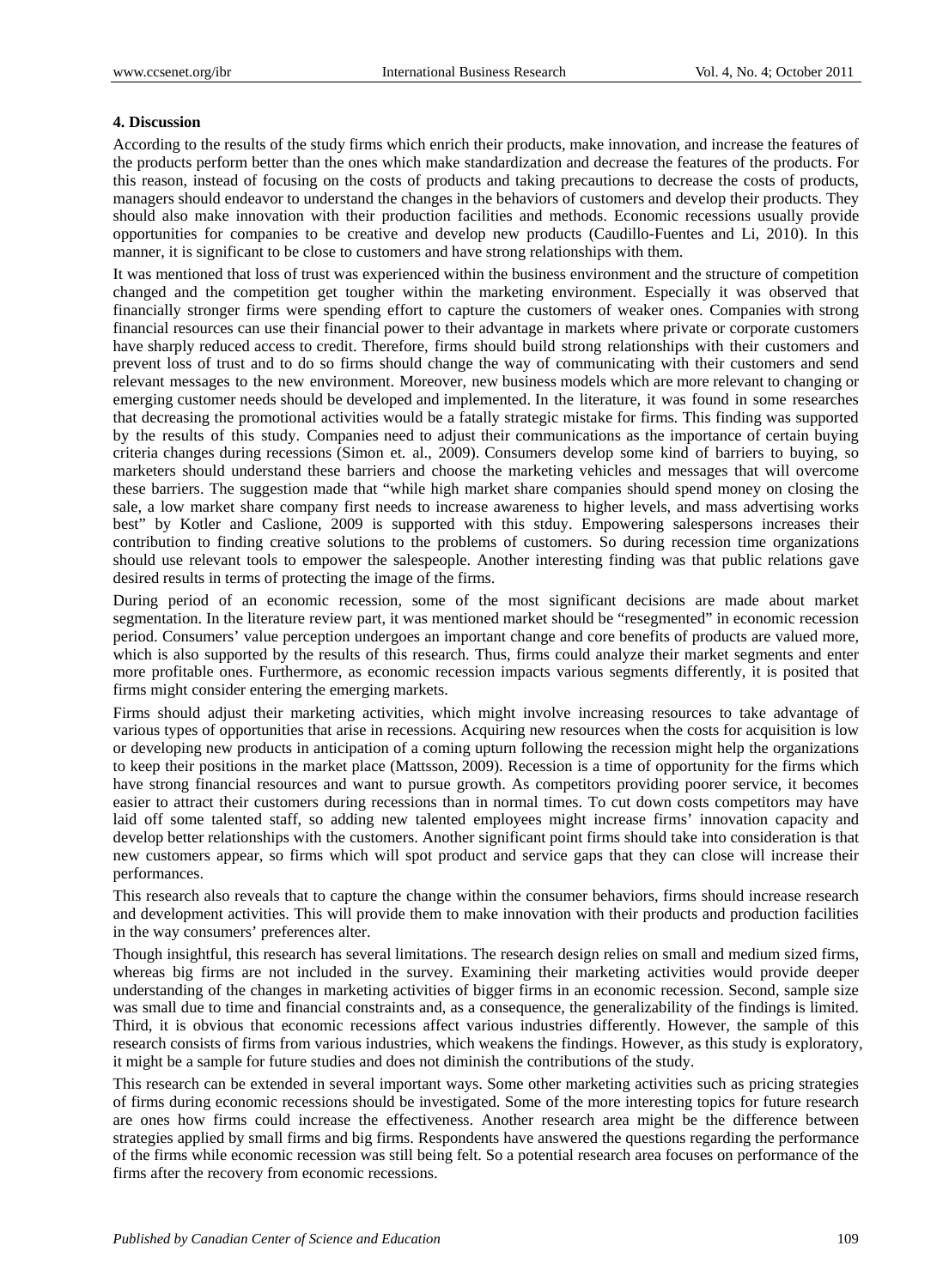#### **References**

Apaydın, F., Geçti, F. (2011). Analyzing the changes in marketing activities of Turkish enterprises in the period of economic crisis. *Proc. of the Annual International Conference on Enterprise Marketing and Globalization (EMG 2011)*, Malaysia, 30-35.

Allen, P. (2009). Marketing tools for survival. *Chemistry Industry*, January.

Baker, M.J. (2009). Marketing in adversity. *Journal of Consumer Behavior*, 8(2), 97-103.

Boress, A.S. (1993). Marketing in troubled waters. *Journal of Accountancy*, March, 38-44.

Caudillo-Fuentes, L. and Li, Y. (2010). Revenue management during times of recession. *Journal of Revenue and Price Management*, 9: 185–188, doi:10.1057/rpm.2009.32, http://dx.doi.org/10.1057/rpm.2009.32.

Chandler, G.N., Keller, C., and Lyon, D.W. (2000). Unraveling the determinants of an innovation-supportive organizational culture. *Entrepreneurship Theory and Practice*, 25(3), 59–76.

Chou, T.J., Chen, F.T. (2004). Retail pricing strategies in recession economies: The case of Taiwan. *Journal of International Marketing*, 12(1): 82–102, doi:10.1509/jimk.12.1.82.25650, http://dx.doi.org/10.1509/jimk.12.1.82.25650.

Croft, A. (2002). Surviving the recession by practicing the four "Ps" of agency prosperity: positioning, promotion, productivity and profitability. *Public Relations Quarterly*, Summer, 25-28.

Dess, G. and Beard, D. (1984). Dimensions of organizational task environment. *Administrative Science Quarterly*, 29, 51–73, doi:10.2307/2393080, http://dx.doi.org/10.2307/2393080.

Duncan, R. (1972). Characteristics of organizational environments and perceived uncertainty. *Administrative Science Quarterly*, 2, 409–443.

Freiman, D.J. (2001). Smart marketing in a time of economic crisis. *Advanced Management Journal***,** 12, 21-34.

Goodell, P.W., Martin, C.L. (1992). Marketing strategies for recession survival. *Journal of Business and Industrial Marketing*, 7(4), 5-17, doi:10.1108/08858629210037236, http://dx.doi.org/10.1108/08858629210037236.

Grossberg, K.A. (2009). Marketing in the Great Recession: an executive guide. *Strategic Leadership*, 37(3), 4-8, doi:10.1108/10878570910954583, http://dx.doi.org/10.1108/10878570910954583.

Hollinger, P. (2009). Corporate 'I don't know' factor rises. *Financial Times*, June 4, 9.

Hunt, S.D. (2009). Competitive advantage strategies in times of Adversity. *Journal of Customer Behavior*, 8(2), 137-151, doi:10.1362/147539209X459769, http://dx.doi.org/10.1362/147539209X459769.

Kangasharju, A and Pekkale, S. (2000). The effects of aggregate fluctuations on regional economic disparities in Finland. *Pel. Eco. Res. Inst. Rep*.**,** 2-27.

Kotler, P. and Caslione, J.A. (2009). How marketers can respond to recession and turbulence? Journal of Customer Behavior, 8(2), 187-191, doi:10.1362/147539209X45980, http://dx.doi.org/10.1362/147539209X45980.

Lamming, R. (2000). Japanese supply chain relationships in recession. *Long Range Planning*, 33, 757-778, doi:10.1016/S0024-6301(00)00086-8, http://dx.doi.org/10.1016/S0024-6301(00)00086-8.

Latham, S.F. and Braun, M.R. (2009). Assessing the relationship between financial slack and company performance during an economic recession: An empirical study. *International Journal of Management*, 26(1), 33-39.

Levinthal, D.A. and Nardi, T.G. (1993). The myopia of learning. *Strategic Management Journal*, 14(Winter), 95-112, doi:10.1002/smj.4250141009, http://dx.doi.org/10.1002/smj.4250141009.

Lovelock, C.H. (1997). Fear of a recession: The best way to deal with it is to prepare for it. *Marketing Management*, Fall, 14-16.

Mattsson, L.G. (2009). Market orientation and resource adjustments during economic recession - a business network perspective. *Journal of Customer Behavior*, 8(2), 153-162, doi:10.1362/147539209X459778, http://dx.doi.org/10.1362/147539209X459778.

Moore, M. (2001). Turkey's working class hit hardest by crisis. *International Business*, 367, 16-22.

Piercy, N.F., Cravens, D.W., and Lane, N. (2010). Marketing out of the recession: Recovery is coming, but things will never be the same again. *Marketing Review*, 10(1), 3-23, doi:10.1362/146934710X488915, http://dx.doi.org/10.1362/146934710X488915.

Shama, A. (1978). Management & consumers in an era of stagflation. *Journal of Marketing*, July, 43-54, doi:10.2307/1250533, http://dx.doi.org/10.2307/1250533.

Shama, A. (1993). Marketing strategies during recession: A comparison of small and large firms. *Journal of Small Business Management*, July, 62-72.

Simon, H. and Partners (2009). The crisis and customer behaviour: Eight quick solutions. *Journal of Customer Behavior*, 8(2), 177-186, doi:10.1362/147539209X459796, http://dx.doi.org/10.1362/147539209X459796.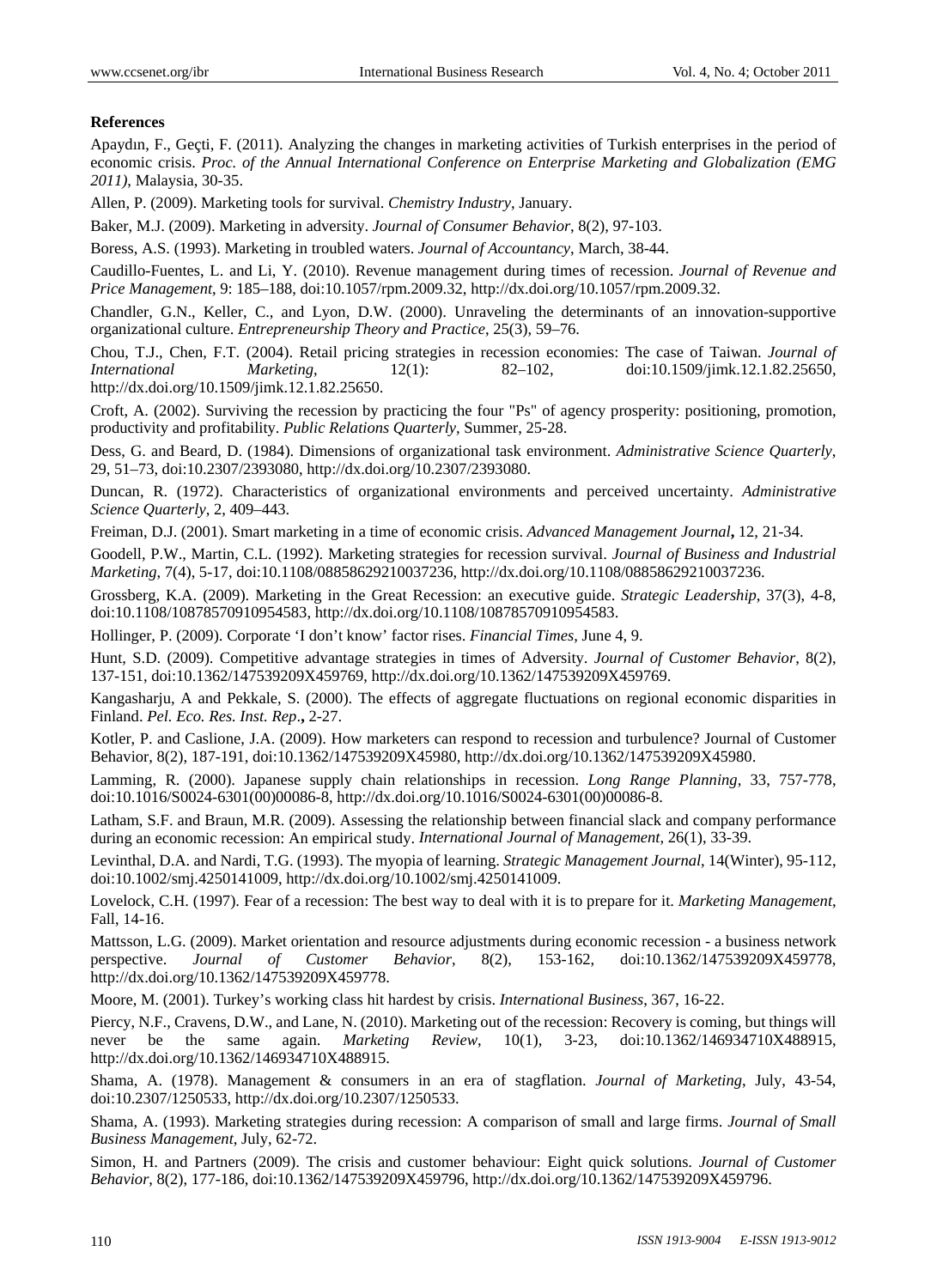Sinkula, J.M. (1994). Market information processing and organizational learning. *Journal of Marketing*, 58(January), 35–45, doi:10.2307/1252249, http://dx.doi.org/10.2307/1252249.

Tellis, G.J. and Tellis, K. (2009). Research on advertising in a recession: A critical review and synthesis. *Journal of Advertisement Review*, 49(3), 304-327, doi:10.2501/S0021849909090400, http://dx.doi.org/10.2501/S0021849909090400.

Werner, L.R. (1991). Marketing strategies for the recession. *Management Review*, August, 30-31.

Zehir, C. (2005). The activation level of crises and the change of strategic targets of enterprises in Turkey during the depression era. *Journal of American Academy of Business*, 5(2), 293-9.

| <b>Marketing</b><br>activities | <b>Factors</b><br>and<br><b>Statements</b> |                | <b>Factor Loads</b> |      |      | <b>Variance</b><br><b>Explained %</b> | <b>Total Variance</b><br><b>Explained %</b> |
|--------------------------------|--------------------------------------------|----------------|---------------------|------|------|---------------------------------------|---------------------------------------------|
|                                |                                            | $\mathbf{1}$   | 0,79                |      |      |                                       |                                             |
|                                |                                            | $\overline{2}$ | 0,78                |      |      |                                       |                                             |
|                                | F1                                         | 3              | 0,75                |      |      | 35                                    |                                             |
|                                |                                            | $\overline{4}$ | 0,72                |      |      |                                       |                                             |
| Product                        |                                            | 5              | 0,62                |      |      |                                       | 52,64                                       |
|                                |                                            | 6              | 0,62                |      |      |                                       |                                             |
|                                |                                            | $\overline{7}$ |                     | 0,73 |      |                                       |                                             |
|                                | F <sub>2</sub>                             | 8              |                     | 0,68 |      | 17,64                                 |                                             |
|                                |                                            | 9              |                     | 0,67 |      |                                       |                                             |
|                                | F <sub>3</sub>                             | $\mathbf{1}$   | 0,81                |      |      | 16,59                                 |                                             |
|                                |                                            | $\overline{2}$ | 0.63                |      |      |                                       |                                             |
| Promotion                      | F <sub>4</sub>                             | 3              |                     | 0,82 |      | 18,13                                 | 60,62                                       |
|                                |                                            | $\overline{4}$ |                     | 0,66 |      |                                       |                                             |
|                                | F <sub>5</sub>                             | $\overline{5}$ |                     |      | 0.85 | 25,89                                 |                                             |
|                                |                                            | 6              |                     |      | 0,79 |                                       |                                             |
|                                |                                            | $\mathbf{1}$   | 0,80                |      |      |                                       |                                             |
| Production                     | F <sub>6</sub>                             | $\overline{2}$ | 0,67                |      |      | 48,49                                 | 48,49                                       |
|                                |                                            | $\overline{3}$ | 0,59                |      |      |                                       |                                             |
|                                |                                            | $\mathbf{1}$   | 0,74                |      |      |                                       |                                             |
|                                | F7                                         | $\overline{2}$ | 0,68                |      |      | 30,26                                 |                                             |
| Segmentation                   |                                            | 3              | 0,60                |      |      |                                       | 58,2                                        |
|                                | F8                                         | $\overline{4}$ |                     | 0,77 |      | 27,93                                 |                                             |
| R&D                            |                                            | 5              |                     | 0,72 |      |                                       |                                             |
|                                |                                            | $\mathbf{1}$   | 0,75                |      |      |                                       |                                             |
|                                |                                            | $\overline{2}$ | 0,69                |      |      | 42,06                                 | 42,06                                       |
|                                | F <sub>9</sub>                             | 3              | 0,67                |      |      |                                       |                                             |
|                                |                                            | $\overline{4}$ | 0,41                |      |      |                                       |                                             |

Table I. Results of exploratory factor analysis of marketing activities

Table II. Results of exploratory factor analysis of firm performance

| <b>Performance dimensions</b> |      | <b>Factor loadings</b> |      | Variance explained % | Total variance explained % |
|-------------------------------|------|------------------------|------|----------------------|----------------------------|
|                               | 0,84 |                        |      |                      |                            |
| Overall performance           | 0,73 |                        |      | 14,2                 |                            |
|                               | 0,46 |                        |      |                      |                            |
|                               | 0,82 |                        |      |                      |                            |
| Revenue                       | 0,76 |                        |      | 18,61                |                            |
|                               | 0,73 |                        |      |                      | 67,44                      |
|                               |      | 0,84                   |      |                      |                            |
| <b>Sales</b>                  |      | 0,74                   |      | 18,18                |                            |
|                               |      | 0.61                   |      |                      |                            |
| Market share                  |      |                        | 0,83 | 16,44                |                            |
|                               |      |                        | 0,82 |                      |                            |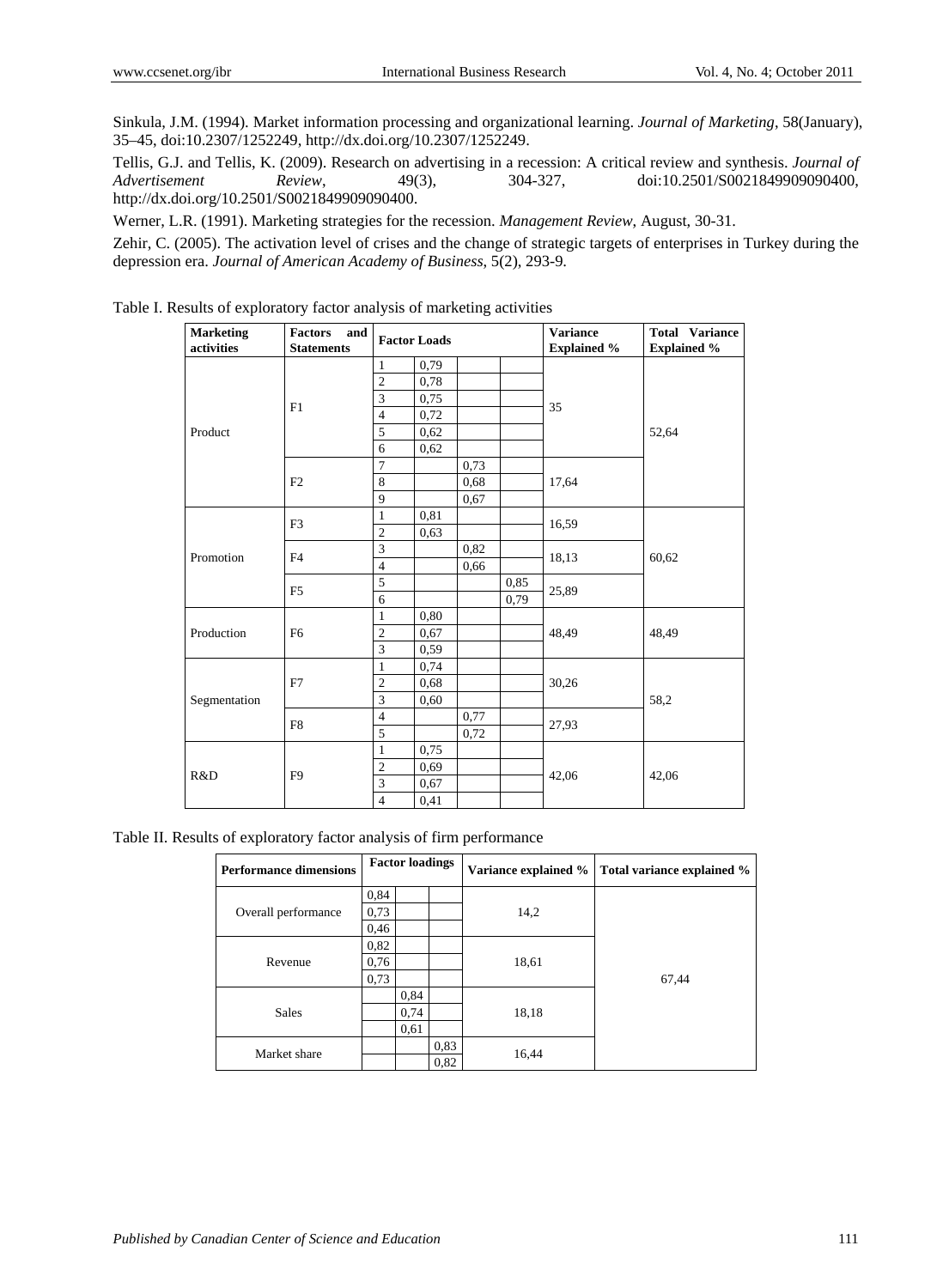| <b>Factors</b> | Mean | <b>Std. Dev</b> | F1       | F <sub>2</sub> | F3      | F <sub>4</sub> | F <sub>5</sub> | F6       | F7      | F8      | F9       | О.<br>per      | Rev.     | <b>Sales</b> |
|----------------|------|-----------------|----------|----------------|---------|----------------|----------------|----------|---------|---------|----------|----------------|----------|--------------|
| F1             | 3.75 | 0,82            | 1,00     |                |         |                |                |          |         |         |          |                |          |              |
| F2             | 3,15 | 0.93            | $-0.04$  | 1,00           |         |                |                |          |         |         |          |                |          |              |
| F3             | 3,50 | 0.92            | $.34**$  | $-0.07$        | 1,00    |                |                |          |         |         |          |                |          |              |
| F <sub>4</sub> | 3,44 | 0.82            | $,22**$  | $-0.05$        | 0.13    | 1.00           |                |          |         |         |          |                |          |              |
| F5             | 2,83 | 0.99            | 0,14     | $.18**$        | 0.06    | $.44**$        | 1,00           |          |         |         |          |                |          |              |
| F <sub>6</sub> | 3,29 | 0.84            | $.52**$  | 0,10           | $.45**$ | 0,13           | 0.12           | 1,00     |         |         |          |                |          |              |
| F7             | 3,57 | 0.82            | $.56***$ | $-0.06$        | $.35**$ | $.25**$        | 0,01           | $.34**$  | 1,00    |         |          |                |          |              |
| F8             | 3,29 | 0,96            | $.19**$  | $.33**$        | 0.03    | $-0.01$        | 0.05           | $.14*$   | $.14*$  | 00.1    |          |                |          |              |
| F <sub>9</sub> | 3,51 | 0,71            | $.35**$  | 0,01           | $.32**$ | $.36**$        | $.18*$         | $.23**$  | $.42**$ | $.15*$  | 1.00     |                |          |              |
| Overall per.   | 3,16 | 1,00            | $.34**$  | 0,06           | $.40**$ | $.19**$        | 0.13           | $.47**$  | $.43**$ | 0.03    | $0^{**}$ | 1,00           |          |              |
| Revenue        | 3,44 | 0.99            | $-0.09$  | 0,02           | $-0.03$ | 0,04           | $-0.13$        | $-14*$   | $-0.04$ | 0,12    | $-0.04$  | $-0.07$        | 1,00     |              |
| <b>Sales</b>   | 3,15 | 1,11            | $-14*$   | $.16*$         | $-0.13$ | 0,06           | $-0,11$        | $-.21**$ | $-14*$  | $.24**$ | $-0.02$  | $-.24*$<br>$*$ | $.39**$  | 1,00         |
| Mark. share    | 2,80 | 1,05            | $-.22**$ | $.15*$         | $-0.06$ | $-0.07$        | $-0.02$        | $-.21**$ | $-0.08$ | 0,12    | $-0.06$  | $-14*$         | $.36***$ | $.44**$      |

## Table III. Descriptive statistics and correlations

\*\* Correlation is significant at the 0.01 level (2-tailed).

\* Correlation is significant at the 0.05 level (2-tailed).

#### Table IV. Changes related to product

| <b>Statements</b>                                                           | Strongly | 8<br>ద్       |    | gree          | Neither | ă<br>gree<br>Σś. |    | Φ<br>g<br>isag | Strongly | ree<br>Disagn |      |
|-----------------------------------------------------------------------------|----------|---------------|----|---------------|---------|------------------|----|----------------|----------|---------------|------|
|                                                                             | N        | $\frac{6}{9}$ | N  | $\frac{0}{0}$ | N       | $\frac{0}{0}$    | N  | $\frac{6}{6}$  | N        | $\frac{0}{0}$ | Mean |
| 1 We broaden our product assortment.                                        | 59       | 30            | 83 | 42            | 15      | 7,5              | 38 | 19             | 5        | 2.5           | 3,77 |
| 2 We add new products into our product range.                               | 64       | 32            | 79 | 40            | 21      | 11               | 30 | 15             | 6        | 3             | 3,83 |
| 3 We develop new products and services.                                     | 64       | 32            | 85 | 43            | 22      | 11               | 23 | 12             | 6        | 3             | 3,89 |
| 4 We enhance the features of our products.                                  | 56       | 28            | 87 | 44            | 14      | 7                | 34 | 17             | 9        | 4,5           | 3,74 |
| 5 We make improvements in products.                                         | 63       | 32            | 84 | 42            | 30      | 15               | 22 | 11             |          | 0.5           | 3,93 |
| 6 We started producing the products that we have not produced before.       | 41       | 21            | 67 | 34            | 30      | 15               | 41 | 21             | 21       | 11            | 3,33 |
| 7 We simplify our products.                                                 | 32       | 16            | 57 | 29            | 24      | 12               | 51 | 26             | 36       | 18            | 2,99 |
| 8 We standardize our products.                                              | 36       | 18            | 79 | 40            | 30      | 15               | 41 | 21             | 14       |               | 3,41 |
| 9 We eliminate some of our product features in order to reduce their costs. | 28       | 14            | 67 | 34            | 27      | 14               | 43 | 22             | 35       | 18            | 3,05 |

#### Table V. Changes related to promotion

| <b>Statements</b>                                       | Strongly | gre           |    |               | ఠ<br>Veith | Nor<br>gree   |    | sagree        | Strongly | 8<br>sagr     |      |
|---------------------------------------------------------|----------|---------------|----|---------------|------------|---------------|----|---------------|----------|---------------|------|
|                                                         |          | $\frac{0}{0}$ | N  | $\frac{6}{9}$ | N          | $\frac{0}{0}$ |    | $\frac{6}{9}$ |          | $\frac{6}{6}$ | Mean |
| 1 We increase sales people's decision making authority. | 39       | 20            | 84 | 42            | 30         | 15            | 40 | 20            |          | 3,5           | 3,54 |
| 2 We renovate the technology that our sales people use. | 39       | 20            | 75 | 38            | 33         | 17            | 45 | 23            | 8        | 4             | 3,46 |
| 3 We increase public relations activities.              | 48       | 24            | 82 | 41            | 31         | 16            | 25 | 13            | 10       | 5             | 3,67 |
| 4 We improve our communication with customer.           | 55       | 28            | 93 | 47            | 22         | 11            | 26 | 13            | 4        | 2             | 3,85 |
| 5 We change our advertising tool.                       | 18       | 9             | 38 | 19            | 45         | 23            | 70 | 35            | 25       | 13            | 2,76 |
| 6 We advertise more than before.                        | 28       | 14            | 58 | 29            | 30         | 15            | 57 | 29            | 25       | 13            | 3.03 |

#### Table VI. Changes related to production

| <b>Statements</b>                        |    | ⋋<br>Strongly<br>gree |    | ω<br>grei     |    | ş<br>either<br>ದ<br>g<br>ದ<br>s<br>ー |    | <b>Disagree</b> | sagree<br>Strongly |               | ean  |
|------------------------------------------|----|-----------------------|----|---------------|----|--------------------------------------|----|-----------------|--------------------|---------------|------|
|                                          | N  | $\frac{0}{0}$         |    | $\frac{0}{0}$ |    | $\frac{0}{0}$                        | N  | $\frac{0}{0}$   |                    | $\frac{0}{0}$ |      |
| 1 We renovate our production technology. | 37 | 18                    | 72 | 36            | 32 | 16                                   | 48 | 24              | 11                 |               | 3,38 |
| 2 We renovate our production method.     | 38 | 19                    | 71 | 36            | 41 | 21                                   | 41 | 21              |                    | 4.            | 3,44 |
| 3 We increase the production capacity.   | 28 | 14                    | 63 | 32            | 23 | 12                                   | 63 | 32              | 23                 |               | 3,05 |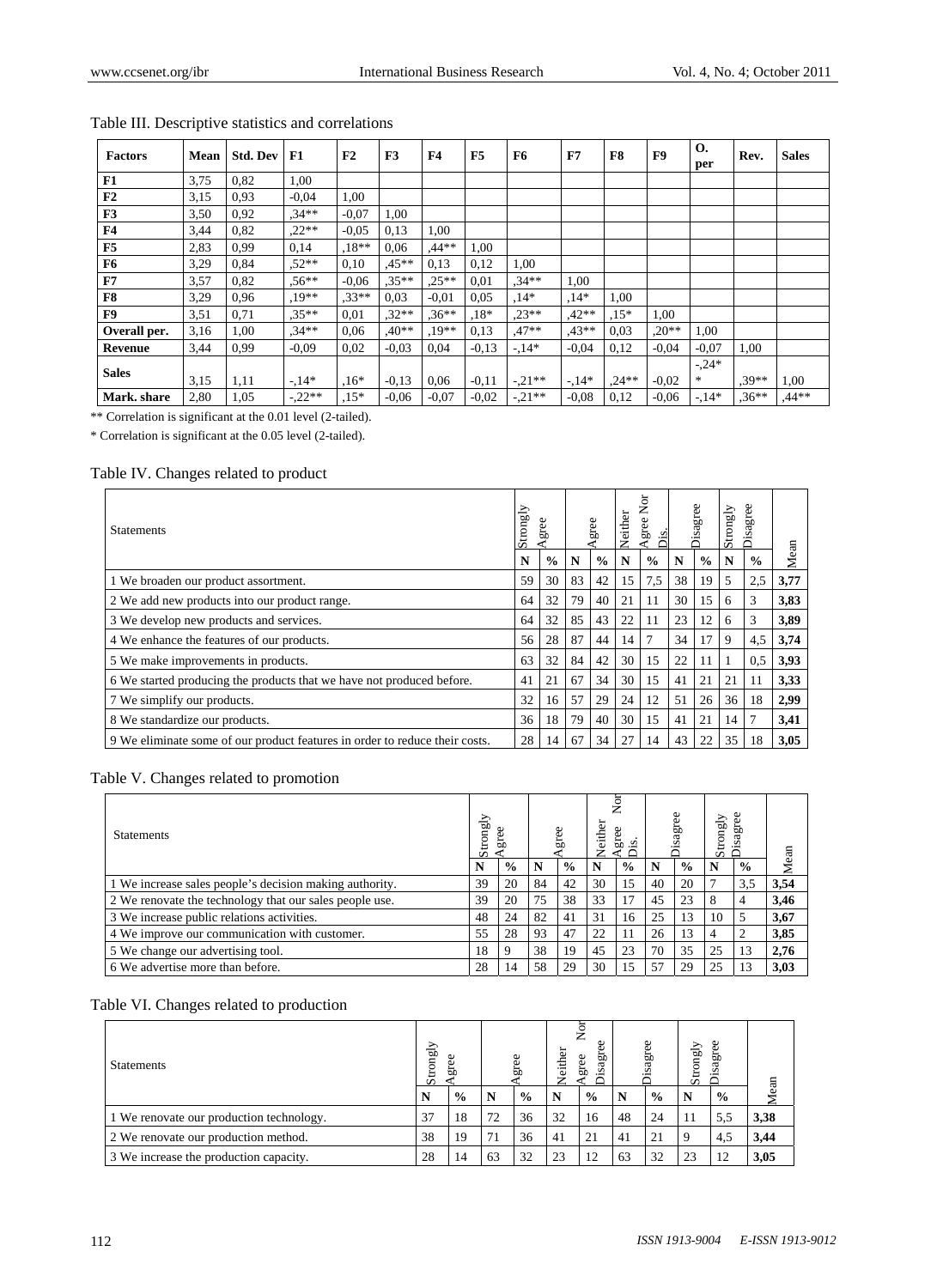## Table VII. Changes related to market segmentation

| <b>Statements</b>                                             | Strongly |               |    |               |    | قع<br>S<br>8 G | sagr |               | Strongly<br>sagree |               |      |
|---------------------------------------------------------------|----------|---------------|----|---------------|----|----------------|------|---------------|--------------------|---------------|------|
|                                                               |          | $\frac{0}{0}$ | N  | $\frac{0}{0}$ | N  | $\frac{0}{0}$  | N    | $\frac{0}{0}$ |                    | $\frac{0}{0}$ | Mean |
| 1 We enter different market segments.                         | 37       | 19            | 70 | 35            | 30 | 15             | 50   | 25            | 13                 | 6.5           | 3,34 |
| 2 We develop the products for upscale consumers.              | 44       | 22            | 69 | 35            | 34 |                | 41   | 21            | 12                 | 6             | 3,46 |
| 3 We try to reach the consumers except our current customers. | 58       | 29            | 94 | 47            | 23 | 12             | 16   | 8             |                    | 4,5           | 3,88 |
| 4 We withdraw from some markets.                              | 22       |               |    | 35            | 38 | 19             | 45   | 23            | 24                 | 12            | 3,11 |
| 5 We develop the products for downscale consumers.            | 43       |               |    | 36            | 32 | 16             | 44   | 22            | 10                 |               | 3,47 |

#### Table VIII. Changes related to research & development

| <b>Statements</b>                                |    | Igno:<br>5b<br>55 |    | gree          |    | <br>Φ<br>$\frac{1}{2}$<br>gre |    |               |  | āρ<br>s<br>ŏ  |      |
|--------------------------------------------------|----|-------------------|----|---------------|----|-------------------------------|----|---------------|--|---------------|------|
|                                                  |    | $\frac{6}{9}$     | N  | $\frac{6}{6}$ |    | $\frac{0}{0}$                 |    | $\frac{0}{0}$ |  | $\frac{6}{6}$ |      |
| 1 We make researches as a business (enterprise). | 38 | 19                | 93 | 47            | 34 | 17                            | 27 | 14            |  |               | 3,63 |
| 2 We do more business with research firms.       | 37 | 19                | 75 | 38            | 48 | 24                            | 32 | 16            |  |               | 3.51 |
| 3 We are more committed to research.             | 42 | 21                | 92 | 46            | 21 | 11                            | 38 | 19            |  |               | 3,62 |
| 4 We spend more on research.                     | 28 | 14                | 76 | 38            | 34 | 17                            | 49 |               |  |               | 3.29 |

## Table IX. T-test of overall performance

| Fac.           | <b>Overall Per.</b> | M. of mark. act. | Std. Dev. | t-value  | d.f. | Sig. |
|----------------|---------------------|------------------|-----------|----------|------|------|
| 1              | Negative            | 3,38             | 0,82      | $-5,303$ | 178  | 0.00 |
|                | Positive            | 4,01             | 0,75      |          |      |      |
| $\overline{2}$ | Negative            | 3,02             | 0.84      | $-1,093$ | 178  | 0.28 |
|                | Positive            | 3,18             | 1,01      |          |      |      |
| 3              | Negative            | 3,13             | 0,76      | $-4,963$ | 178  | 0.00 |
|                | Positive            | 3,79             | 0.95      |          |      |      |
| 4              | Negative            | 3,29             | 0.85      | $-2,165$ | 178  | 0.03 |
|                | Positive            | 3,56             | 0,76      |          |      |      |
| 5              | Negative            | 2,67             | 0,94      | $-1,647$ | 176  | 0.10 |
|                | Positive            | 2,92             | 1,01      |          |      |      |
| 6              | Negative            | 2,86             | 0.65      | $-6,317$ | 178  | 0.00 |
|                | Positive            | 3,60             | 0.84      |          |      |      |
| 7              | Negative            | 3,20             | 0.75      | $-5,546$ | 178  | 0.00 |
|                | Positive            | 3,83             | 0.75      |          |      |      |
| 8              | Negative            | 3,16             | 0.89      | $-1,262$ | 178  | 0,21 |
|                | Positive            | 3,34             | 1,02      |          |      |      |
| 9              | Negative            | 3,37             | 0.67      | $-2,161$ | 178  | 0.03 |
|                | Positive            | 3,61             | 0,73      |          |      |      |

## Table X. T-test of revenue

| Fac.           | Revenue  | Means of<br>mark.act. | Std.<br>Dev. | t-value | d.f. | Sig. |
|----------------|----------|-----------------------|--------------|---------|------|------|
| F1             | Negative | 3,63                  | 0.81         | 2,52    | 189  | 0,01 |
|                | Positive | 3,93                  | 0,82         |         |      |      |
|                | Negative | 3,32                  | 0,91         |         |      |      |
| F2             | Positive | 2,93                  | 0.93         | $-2,84$ | 189  | 0,01 |
| F3             | Negative | 3,45                  | 0,84         | 0.73    | 189  | 0.47 |
|                | Positive | 3,55                  | 1,06         |         |      |      |
| F <sub>4</sub> | Negative | 3,45                  | 0,83         |         |      |      |
|                | Positive | 3,45                  | 0,81         | $-0,07$ | 189  | 0.95 |
| F5             | Negative | 2,79                  | 1,04         |         |      |      |
|                | Positive | 2,88                  | 0,91         | 0,55    | 188  | 0,58 |
| F6             | Negative | 3,20                  | 0.89         |         | 189  |      |
|                | Positive | 3,43                  | 0.78         | 1,79    |      | 0.08 |
| F7             | Negative | 3,44                  | 0,80         |         | 189  |      |
|                | Positive | 3,78                  | 0,82         | 2,84    |      | 0.01 |
|                | Negative | 3,43                  | 0,90         |         |      |      |
| F8             | Positive | 3,01                  | 1,00         | $-2,99$ | 189  | 0,00 |
|                | Negative | 3,48                  | 0.73         |         |      |      |
| F9             | Positive | 3,57                  | 0.70         | 0,80    | 189  | 0,42 |